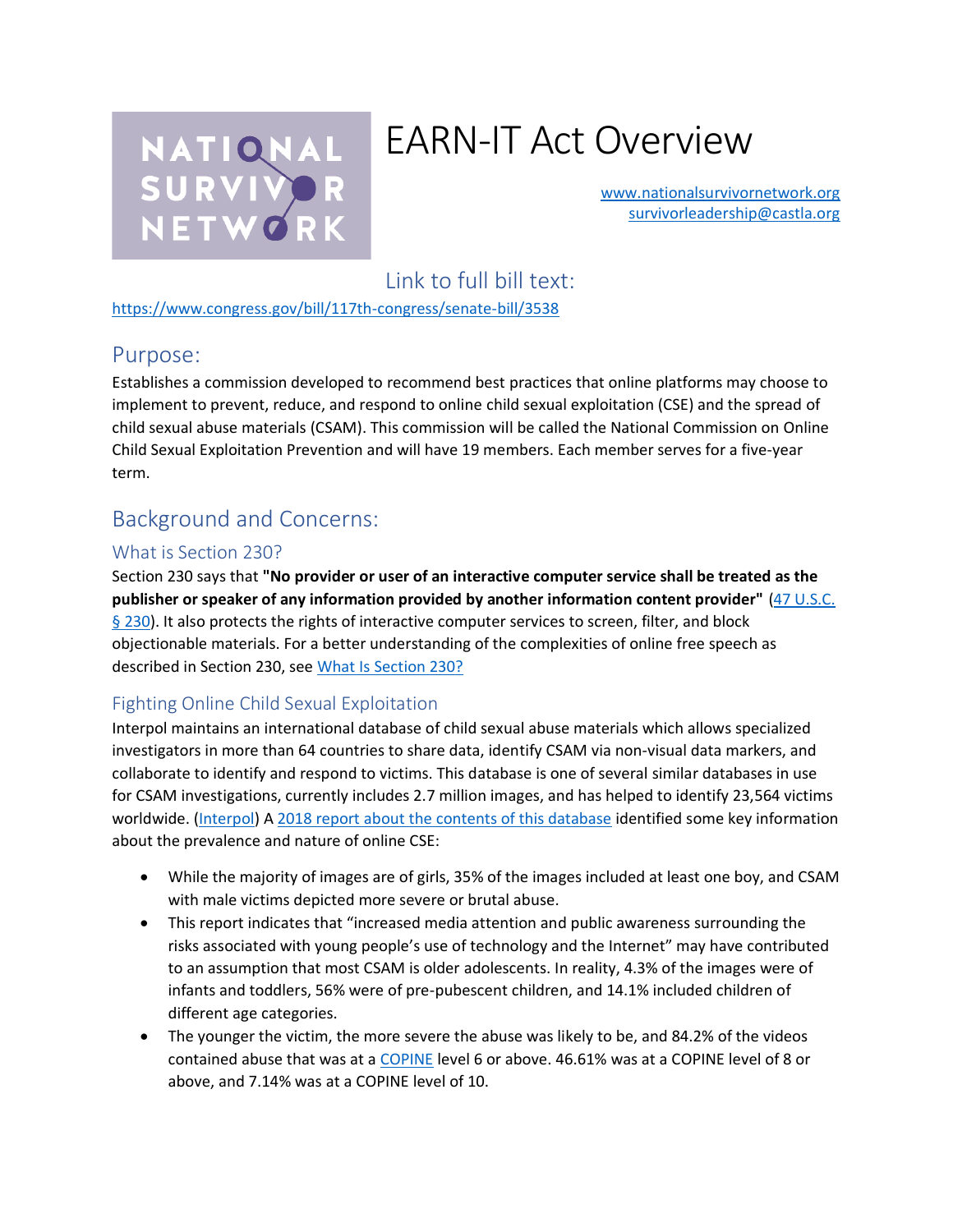EARN-IT aims to develop a series of best practices for prevention, reduction, and response to this horrific form of abuse. Importantly, it aims to consider best practices that are achievable, and *allows*  (but does not require) the commission to consider concerns such as impacts on privacy, technical limitations on implementation, and current state of the technology. It also makes the symbolic yet essential step of changing all references to "child pornography" in Federal law (which leads to victimblaming and a misunderstanding of the violent nature of CSAM) to "child sexual abuse materials."

#### Concerns

- **Alarmingly, EARN-IT includes a provision in which companies could lose their** *federal* **Section 230 protections based upon** *state* **laws. This means that state legislatures that regularly pass discriminatory laws restricting reproductive health access, anti-2SLGBTQIA+acts, and that incentivize vigilantism could pass state laws that reduce online privacy for citizens across the nation.**
- EARN-IT allows reporters of CSAM to "preserve the CSAM materials for longer than 180 days for the purpose of reducing the proliferation of online CSE or preventing online CSE." This does not include a provision for survivors to opt out or have their materials destroyed.
- There has not yet been a study of the impacts of 2018 changes to Section 230 to determine if it is effective at preventing trafficking or to determine the scope and magnitude of impacts on other vulnerable and marginalized populations. Making additional changes without evaluation of practices or impacts introduces risk of additional harm to survivors and other affected populations.
- Age gating systems are notoriously unreliable and regularly flag 2SLGBTQIA+ content and sexual health education as inappropriate for minors. [\(Forbes\)](https://www.top10vpn.com/research/parental-control-apps/)
- Offering four positions that are filled by a survivor *or* a victim service provider (VSP) does not ensure adequate survivor representation, or that survivors will hold diverse identities, perspectives, or experiences with online platforms.
- With only 14 members required to approve measures, votes by the entire block of survivors or VSPs could be easily overridden. Similarly, the experts in civil liberties could also be overridden easily.
- EARN-IT will have significant impacts on 1) 2SLGBTQIA+ communities and 2) sexual health educators, and 3) reproductive health advocacy, and these three populations are not each given comparable representation on this committee to other involved groups: investigators, survivors/VSPs, security/privacy experts, or technology companies. Survivors are part of all of these communities, and there is evidence for [comprehensive sexuality education as a strategy](https://www.nsvrc.org/resource/2500/key-finding-comprehensive-sexuality-education-primary-prevention-strategy-sexual)  [to prevent child sexual violence.](https://www.nsvrc.org/resource/2500/key-finding-comprehensive-sexuality-education-primary-prevention-strategy-sexual) In the absence of comprehensive sexual health education, many youth rely on online sources to learn how to protect their sexual and reproductive health.
- EARN-IT is being marketed as a bill to prevent online CSE, and yet there is no requirement for participation from Health and Human Services (HHS) or related violence prevention experts on the commission, and no funding for primary prevention. The National Survivor Network advocates for a public health approach to trafficking and exploitation, and HHS is the appropriate government agency for health and violence-related issues. EARN-IT creates a National Commission on Online Child Sexual Exploitation Prevention at the *Department of Justice*. Violence prevention strategies should be housed under HHS as part of an emphasis on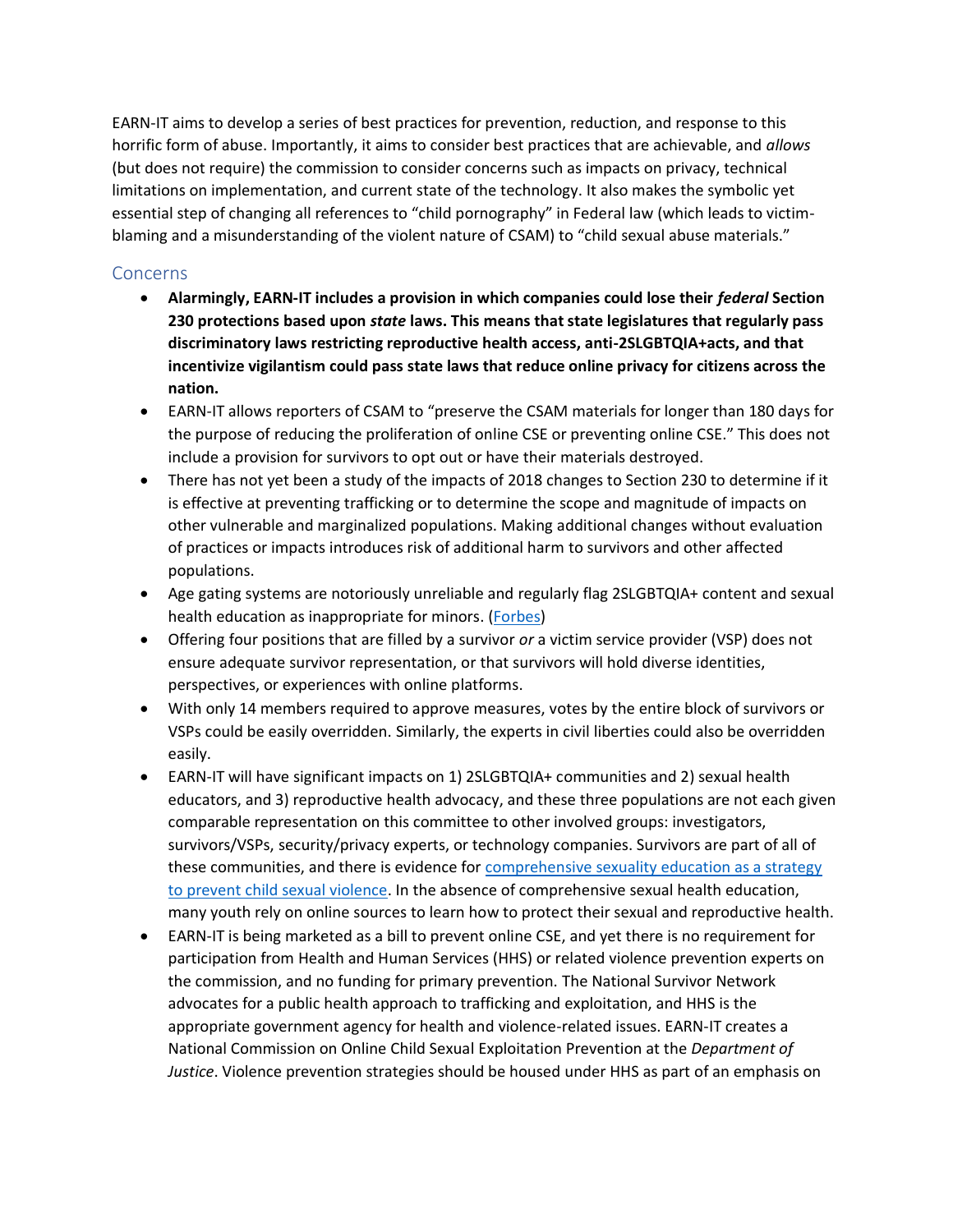primary prevention, and should prioritize expertise in public health prevention rather than criminal justice response, both as a matter of effectiveness and as a racial justice priority.

- The National Child Sexual Exploitation Prevention and Interdiction Strategy (also housed at the Department of Justice instead of HHS) was recently updated with feedback from dozens of subject matter experts, and included recommendations for prevention of online CSE. EARN-IT and any potential commission recommendations should be cross-walked against this existing expertise before any vote, release, or implementation measures.
- EARN-IT does not require platforms to scale up their customer service to the number of users served, which is a practice that would improve ability to screen for and promptly remove CSAM without removing Section 230 protections, free speech, or privacy.

|                                                    |                      |                           |                       | This position is<br>appointed by:               |
|----------------------------------------------------|----------------------|---------------------------|-----------------------|-------------------------------------------------|
| 1. Attorney General (chairperson of the Committee) |                      |                           |                       | President                                       |
| Secretary of Homeland Security<br>2.               |                      |                           |                       | President                                       |
| Chairman of the Federal Trade Commission<br>3.     |                      |                           |                       | President                                       |
| 4. Investigator*                                   | 8. Survivor or VSP*  | 12. Security*             | 16. Tech*             | <i>*Senate</i><br><b>Majority Leader</b>        |
| 5. Investigator.                                   | 9. Survivor or VSP.  | 13. Security.             | 17. Tech $\bullet$    | $\bullet$ Senate<br><b>Minority Leader</b>      |
| 6. Investigator <sup>°</sup>                       | 10. Survivor or VSP° | 14. Security°             | 18. Tech°             | ° Speaker of the<br>House of<br>Representatives |
| 7. Investigator^                                   | 11. Survivor or VSP^ | 15. Security <sup>^</sup> | 19. Tech <sup>^</sup> | <sup>^</sup> House Minority<br>Leader           |

## About commission membership:

The commission shall be composed of the Attorney General (AG, who is the chairperson), Secretary of Homeland Security (HS), Chairman of the Federal Trade Commission (FTC), and 16 other members.

- Four with experience with criminal investigations of online CSE "Investigators" in the above chart
	- o Two law enforcement investigators of CSE
	- o Two prosecutors of CSE
- Four survivors of online CSE or current experience in providing non-governmental victim services for survivors of online CSE (VSP; does not specify that it must be nonprofit)
- Four Security/Privacy
	- o Two with current experience with consumer protection, civil liberties, civil rights, or privacy;
	- $\circ$  Two with current experience in computer science or software engineering related to cryptography, data security, or artificial intelligence in a non-governmental capacity.
- Four individuals who work for "interactive computer service" companies
	- $\circ$  Two with current experience in addressing online CSE and promoting child safety at an interactive computer service with 30,000,000 or more monthly users.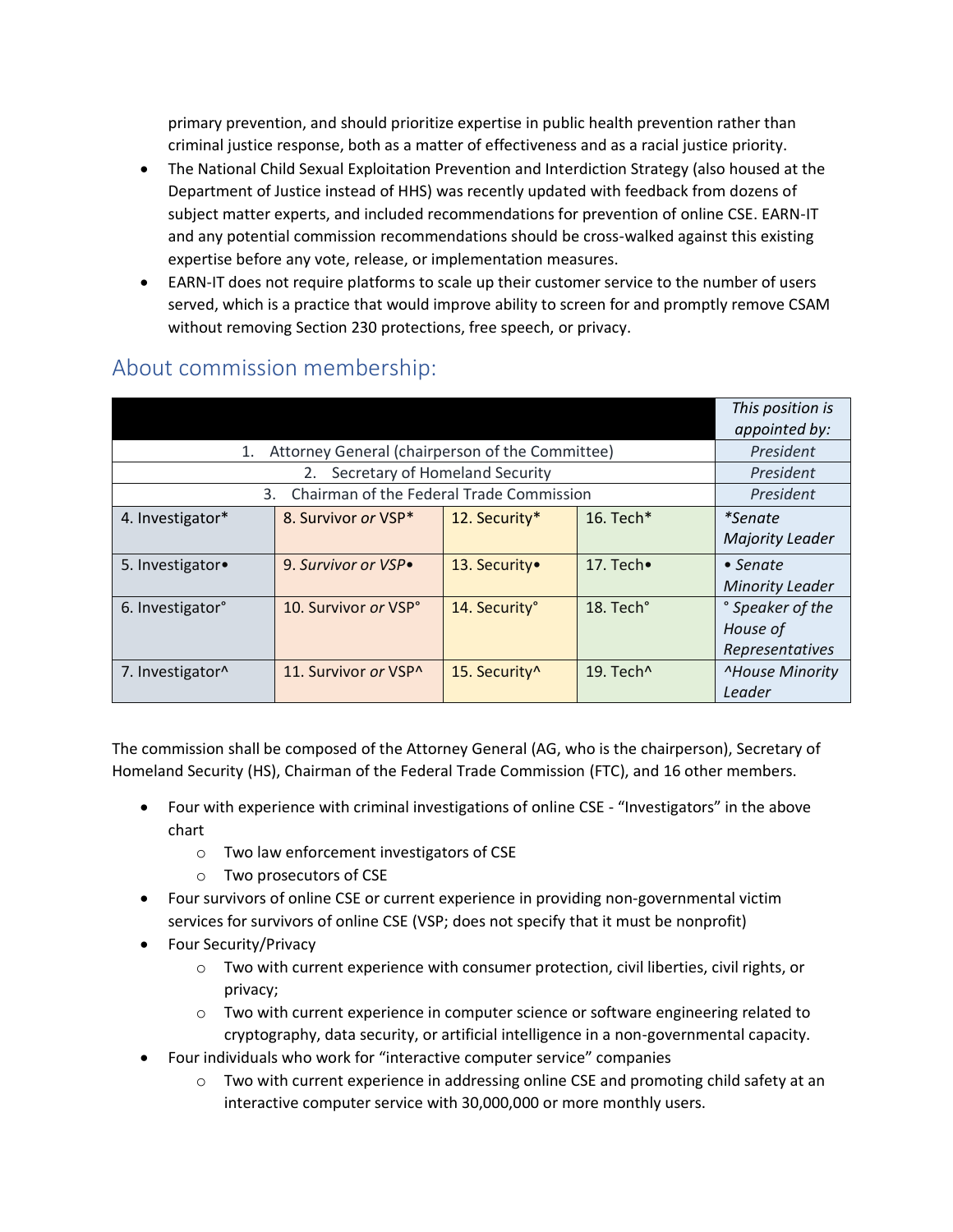$\circ$  Two with current experience addressing online CSE and promoting child safety at an interactive computer service with fewer than 10,000,000 monthly users.

These positions are appointed by the Senate Majority Leader, Senate Minority Leader, Speaker of the House of Representatives, and Minority Leader of the House of Representatives, each of whom can appoint one person in each category.

#### **These positions are unpaid, with only travel and per diem covered.**

## What does this commission do?

Within 18 months of majority of members have been appointed, the commission must develop and submit a set of recommended best practices to the Attorney General, which will be published publicly by 30 days after they're submitted and updated at least every five years.

These best practices that "providers of interactive computer services may choose to engage in to prevent, reduce, and respond to online CSE should also include alternative best practices based on 1) size; 2) type of product and business model of platform; 3) whether it is public-facing or primarily responsible for hosting, storage, display, and retrieval; and 4) whether the type of product, business model, product design, or other factors could make a product or service susceptible to the use and facilitation of online CSE. *The last criterion for these suggests a means for explicitly targeting legal online platforms for commercial sex work.*

#### How are decisions about the recommendations made?

The commission may only recommend best practices if at least 14 members support the best practices.

#### What should best practices include?

Best practices should address:

- Preventing, identifying, disrupting and reporting online child sexual exploitation;
- Coordinating with nonprofits and platforms to "preserve," remove from view, and report online CSE;
- Retaining CSE content and related user identification and location data;
- Receiving and managing reports for online CSE by users;
- Implementing a standard rating and categorization system to identify the type and severity of child sexual abuse materials (CSAM);
- Training and supporting content moderators who review content;
- Preparing and issuing transparency reports in terms of service;
- Coordinating with voluntary platform services addressing online CSE;
- Employing age rating and age gating systems to reduce online CSE;
- Offering parental control products that enable customers to limit the types of websites, platforms, and content accessible by children;

Relevant issues the commission can consider include:

- Cost and technical limitations of implementation;
- Impact on competition and product quality and privacy;
- Impact on investigations and prosecutions;